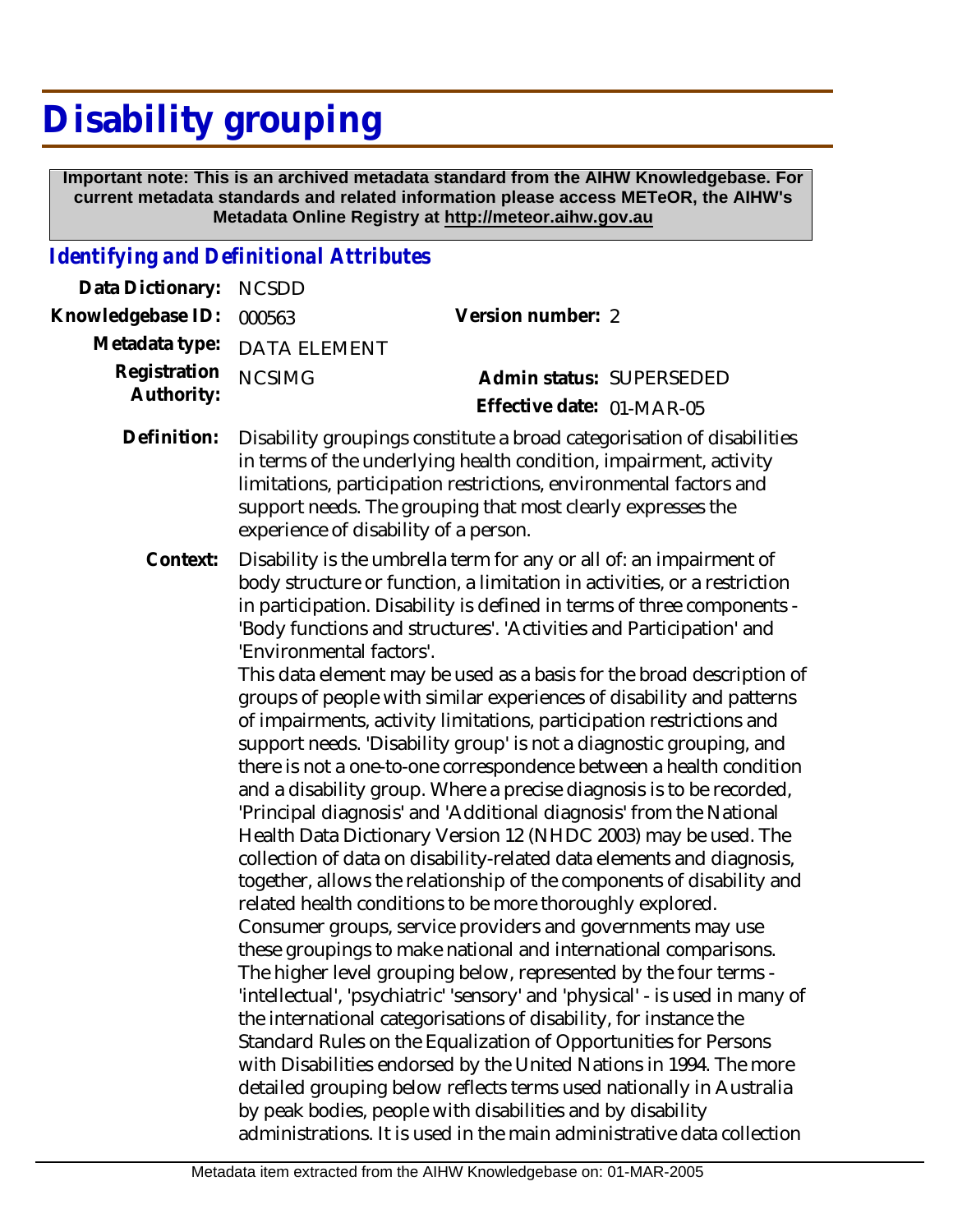in the Australian disability services sector (the Commonwealth-State/Territory Disability Agreement National Minimum Data Set (CSTDA NMDS)). The two levels of grouping are included in this data element to facilitate national and international comparisons.

| <b>Relational and Representational Attributes</b> |  |  |  |  |
|---------------------------------------------------|--|--|--|--|
|                                                   |  |  |  |  |

| Datatype: Numeric         |                |                                                                                                             |
|---------------------------|----------------|-------------------------------------------------------------------------------------------------------------|
| Representational<br>form: | CODE           |                                                                                                             |
| Representation<br>layout: | N(N)           |                                                                                                             |
| Minimum Size: 1           |                |                                                                                                             |
| Maximum Size: 2           |                |                                                                                                             |
| Data Domain: 1            |                | Intellectual/learning<br>11 Developmental delay<br>12 Intellectual<br>13 Specific learning/ADD<br>14 Autism |
|                           | $\overline{2}$ | Psychiatric<br>21 Psychiatric                                                                               |
|                           | 3              | Sensory/speech<br>31 Deafblind (dual sensory)<br>32 Vision (sensory)<br>33 Hearing (sensory)<br>34 Speech   |
|                           | 4              | Physical/diverse<br>41 Physical<br>42 Acquired brain injury<br>43 Neurological                              |
|                           | 9              | Disability group not yet classified<br>99 Disability group not yet classified                               |

Guide For Use: The experience of disability is complex and multi-dimensional. It can be described using impairments of structure and/or function, patterns of activity limitation, participation restrictions, environmental factors and support needs. Each of these dimensions can inform the decision of which group to use.

> Intellectual/learning disability is associated with impairment of intellectual functions with limitations in a range of daily activities and restriction in participation in a range of life areas. Supports may be needed throughout life, the level of support tends to be consistent over a period of time but may change in association with changes in life circumstances. This grouping includes: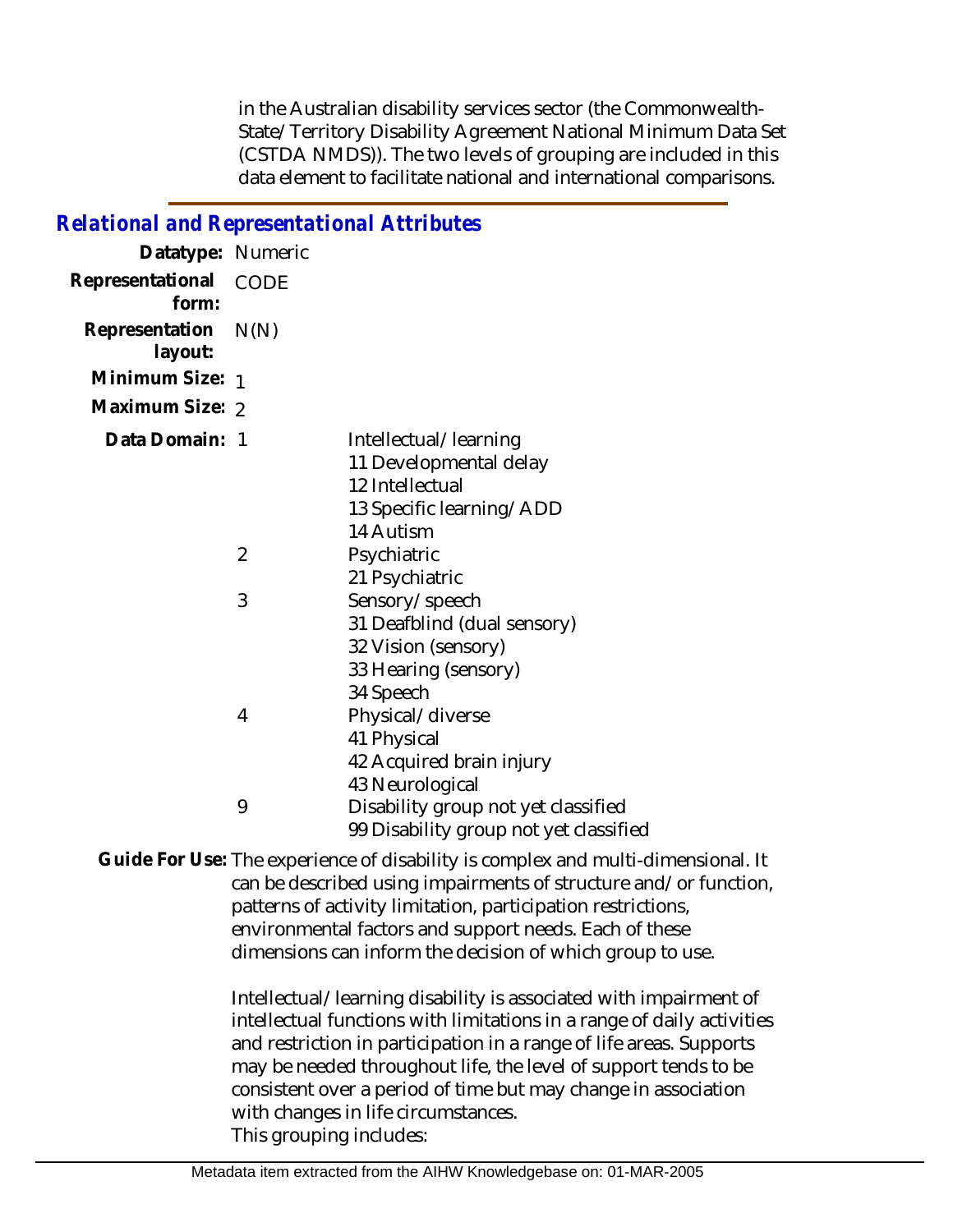Developmental delay is applicable to children aged 0-5 only. Conditions appearing in the early developmental period, with no specific diagnosis.

Intellectual disability applies to conditions appearing in the developmental period (age 0-18) associated with impairment of mental functions, difficulties in learning and performing certain daily life skills and limitation of adaptive skills in the context of community environments compared to others of the same age. Intellectual disability may be associated with Down Syndrome, tuberous sclerosis, cri-du-chat syndrome etc. Specific learning is a general term referring to a group of disorders, presumed due to central nervous system dysfunction rather than an intellectual disability, covering significant difficulties in the acquisition and use of listening, speaking, reading, writing, reasoning or mathematical skills. Specific learning may be associated with Attention Deficit Disorder. Autism is used to describe pervasive developmental disorder

involving disturbances in cognition, interpersonal communication, social interactions and behaviour (in particular obsessional, ritualistic, stereotyped and rigid behaviours).

Psychiatric disability is associated with clinically recognisable symptoms and behaviour patterns frequently associated with distress that may impair personal functioning in normal social activity. Impairments of global or specific mental functions may be experienced, with associated activity limitations and participation restrictions in a range of areas. Supports needed may vary in range, and may be required with intermittent intensity during the course of the condition. Change in level of supports tends to be related to changes in the extent of impairment and the environment. Psychiatric disability may be associated with schizophrenias, affective disorders, anxiety disorders, addictive behaviours personality disorders, stress, psychosis, depression and adjustment disorders.

Sensory/speech disability is associated with impairment of the eye, ear and related structures and of speech, structures and functions. Extent of impairment, and activity limitation may remain consistent for long periods. Activity limitations may occur in a range of areas, for instance communication and mobility. Availability of a specific range of environmental factors will affect the level of disability experienced by people in this grouping. Once in place, the level of support tends to be relatively consistent.

Sensory/speech disability includes: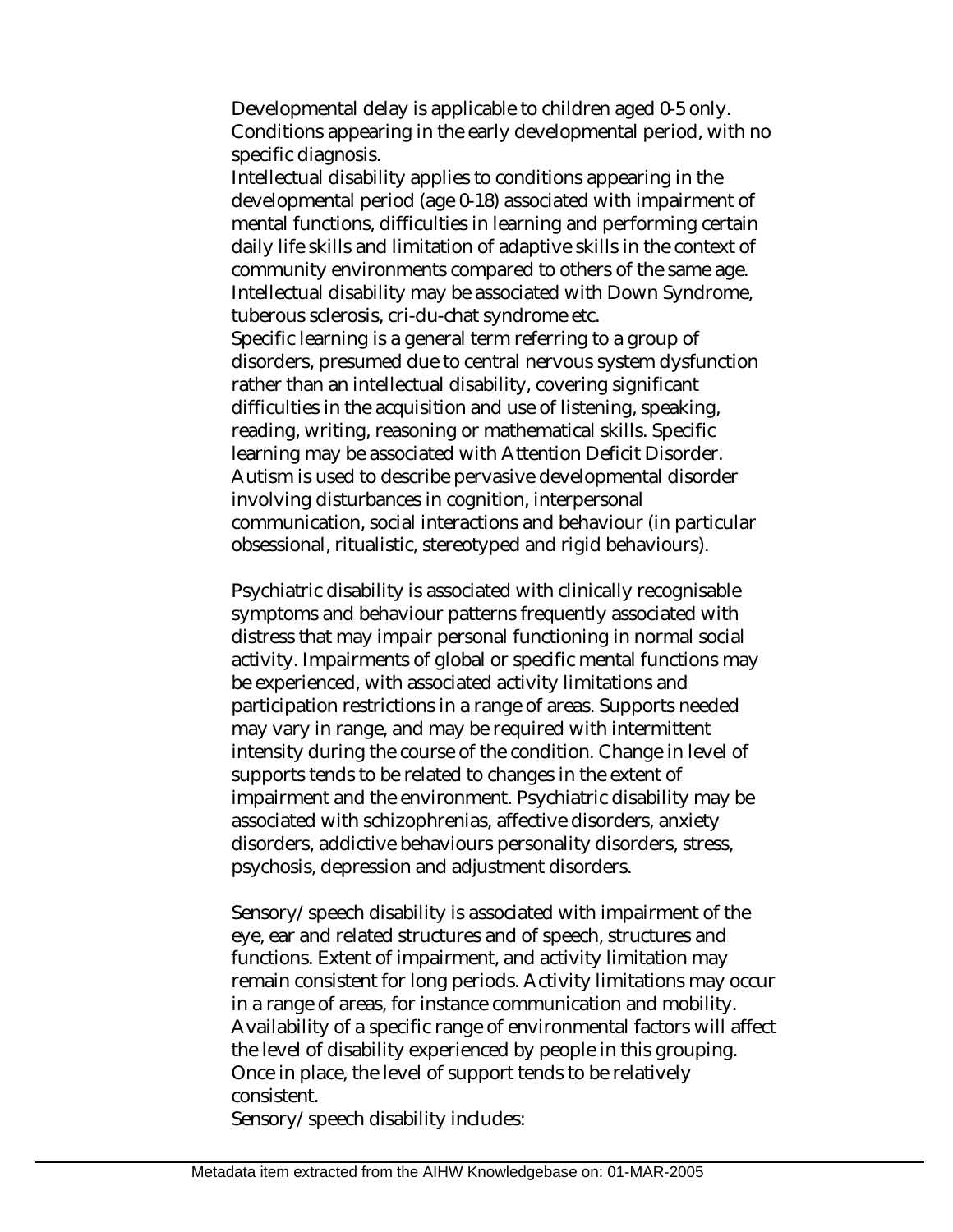Deafblind: is used to describe dual sensory impairments causing severe restrictions in communication, and in the ability to participate in community life.

Vision disability encompasses blindness and vision impairment (not corrected by glasses or contact lenses), which can cause severe restrictions in communication, and in the ability to participate in community life.

Hearing disability encompasses deafness, hearing impairment, and hearing loss, which can cause severe restrictions in communication, and in the ability to participate in community life.

Speech disability encompasses speech loss, impairment and/or difficulty in communication which can cause severe restrictions in communication, and in the ability to participate in community life.

Physical/diverse disability is associated with the presence of an impairment, which may have diverse effects within and among individuals, including effects on physical activities such as mobility. The range and extent of activity limitation and participation restriction will vary with the extent of impairment and the environment. Environmental factors and support needs are related to areas of activity limitation and participation restriction, and may be required for long periods. Level of supports may vary with both life changes and extent of impairment.

Physical/diverse disability includes:

Physical disability is used to describe conditions that are attributable to a physical cause or impact on the ability to perform physical activities, such as mobility. Physical disability includes paraplegia, quadriplegia, muscular dystrophy, motor neurone disease, neuromuscular disorders, cerebral palsy, absence or deformities of limbs, spina bifida, arthritis, back disorders, ataxia, bone formation or degeneration, scoliosis etc. Impairments may affect internal organs such as lung or liver.

Acquired brain injury is used to describe multiple disabilities arising from damage to the brain acquired after birth. It can occur as a result of accidents, stroke, brain tumours, infection, poisoning, lack of oxygen, degenerative neurological disease etc. Effects include deterioration in cognitive, physical, emotional or independent functioning.

Neurological disability applies to impairments of the nervous system occurring after birth, and may be associated with such conditions as epilepsy, organic dementias (eg. Alzheimer's disease), multiple sclerosis and Parkinson's disease.